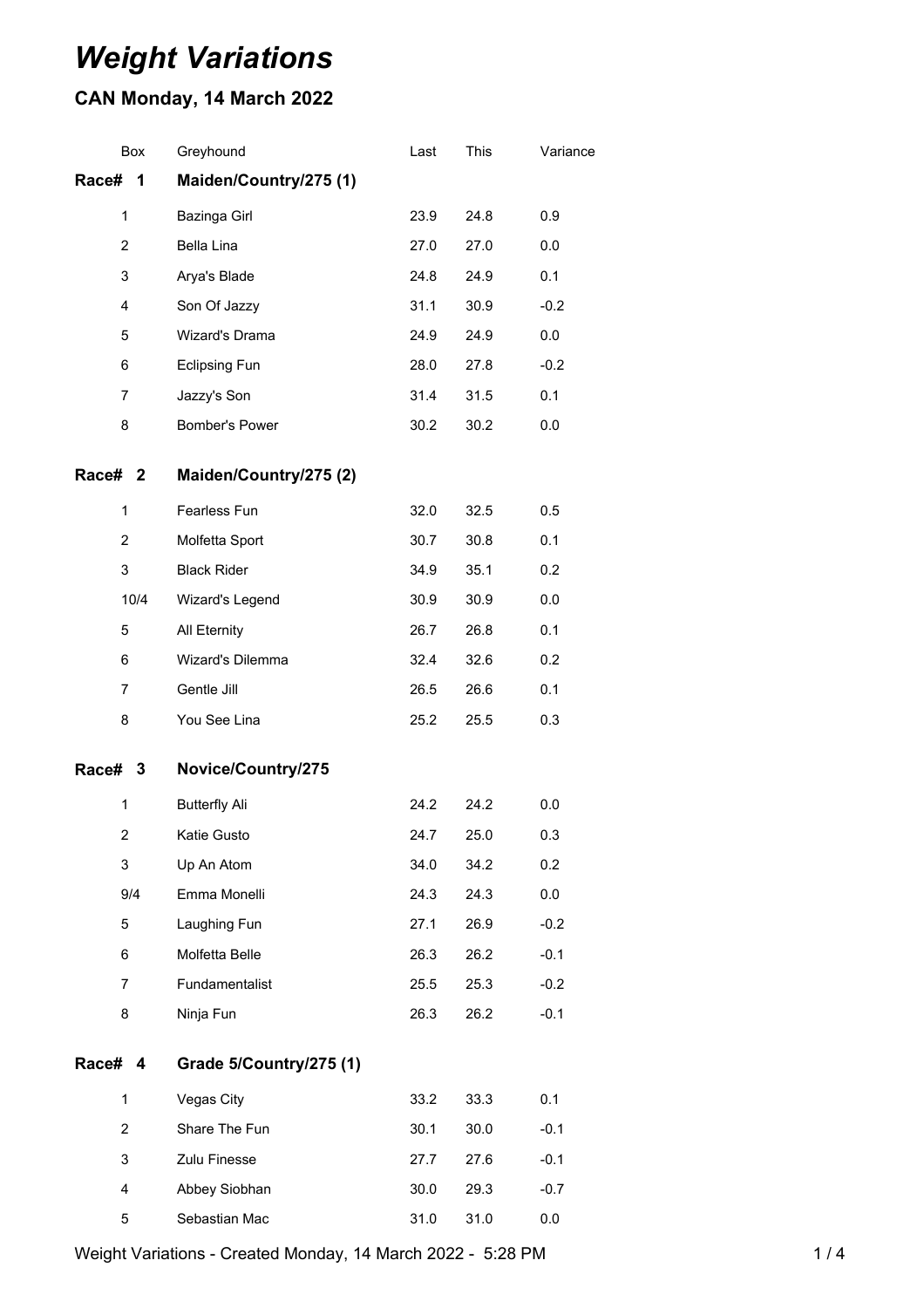### **CAN Monday, 14 March 2022**

|                | Box | Greyhound               | Last | This | Variance |
|----------------|-----|-------------------------|------|------|----------|
| 6              |     | So Salubrious           | 26.5 | 26.1 | $-0.4$   |
| 7              |     | Hello I'M Bobby         | 29.6 | 29.7 | 0.1      |
| 8              |     | Capital Monelli         | 26.5 | 26.5 | 0.0      |
| Race# 5        |     | Grade 5/Country/380     |      |      |          |
| 1              |     | Animosus                | 29.0 | 28.9 | $-0.1$   |
| 2              |     | <b>Suntory Lass</b>     | 29.0 | 28.9 | $-0.1$   |
| 3              |     | <b>Teleport Tilly</b>   | 27.9 | 27.9 | 0.0      |
| 4              |     | <b>Exploded Ravioli</b> | 31.5 | 31.4 | $-0.1$   |
| 5              |     | West On Elysse          | 29.2 | 29.8 | 0.6      |
| 6              |     | Run Hide Seek           | 28.3 | 28.5 | 0.2      |
| 7              |     | <b>Bill Monelli</b>     | 31.0 | 31.3 | 0.3      |
| 8              |     | Kate's Conquest         | 25.1 | 25.1 | 0.0      |
| Race# 6        |     | Mixed 4/5/Country/520   |      |      |          |
| $\mathbf{1}$   |     | Westdale Ryker          | 34.6 | 34.6 | 0.0      |
| $\overline{c}$ |     | Larkin Monelli          | 30.4 | 30.6 | 0.2      |
| 3              |     | Banjo's Girl            | 26.0 | 26.1 | 0.1      |
| 4              |     | Poppy Passion           | 27.8 | 27.7 | $-0.1$   |
| 5              |     | Wake Up Geoff           | 31.2 | 31.4 | 0.2      |
| 6              |     | <b>Finest Moment</b>    | 26.8 | 27.2 | 0.4      |
| 7              |     | Fired Up Karl           | 36.8 | 36.8 | 0.0      |
| 8              |     | <b>Blue Cache</b>       | 29.1 | 29.3 | 0.2      |
| Race# 7        |     | Mixed 3/4/Country/275   |      |      |          |
| $\mathbf{1}$   |     | <b>Truly Amazing</b>    | 30.2 | 30.6 | 0.4      |
| $\overline{2}$ |     | Herekino Fun            | 29.5 | 29.6 | 0.1      |
| 3              |     | Fire Fly Ted            | 34.8 | 34.1 | $-0.7$   |
| 4              |     | <b>Express Malt</b>     | 27.3 | 27.5 | 0.2      |
| 6              |     | Fast Food Junkie        | 31.9 | 32.0 | 0.1      |
| $\overline{7}$ |     | Miss Sniper             | 27.8 | 28.7 | 0.9      |
| 8              |     | Smooth Operator         | 32.7 | 33.5 | 0.8      |
| Race#          | 8   | Grade 6/Country/520     |      |      |          |
| $\mathbf{1}$   |     | Asclepius               | 33.4 | 33.5 | 0.1      |
| $\overline{2}$ |     | Theatre Of War          | 35.8 | 35.8 | 0.0      |
| 3              |     | Sea Bass                | 32.8 | 33.1 | 0.3      |
| 4              |     | Wise Suffolk            | 28.7 | 28.2 | $-0.5$   |

Weight Variations - Created Monday, 14 March 2022 - 5:28 PM 2 / 4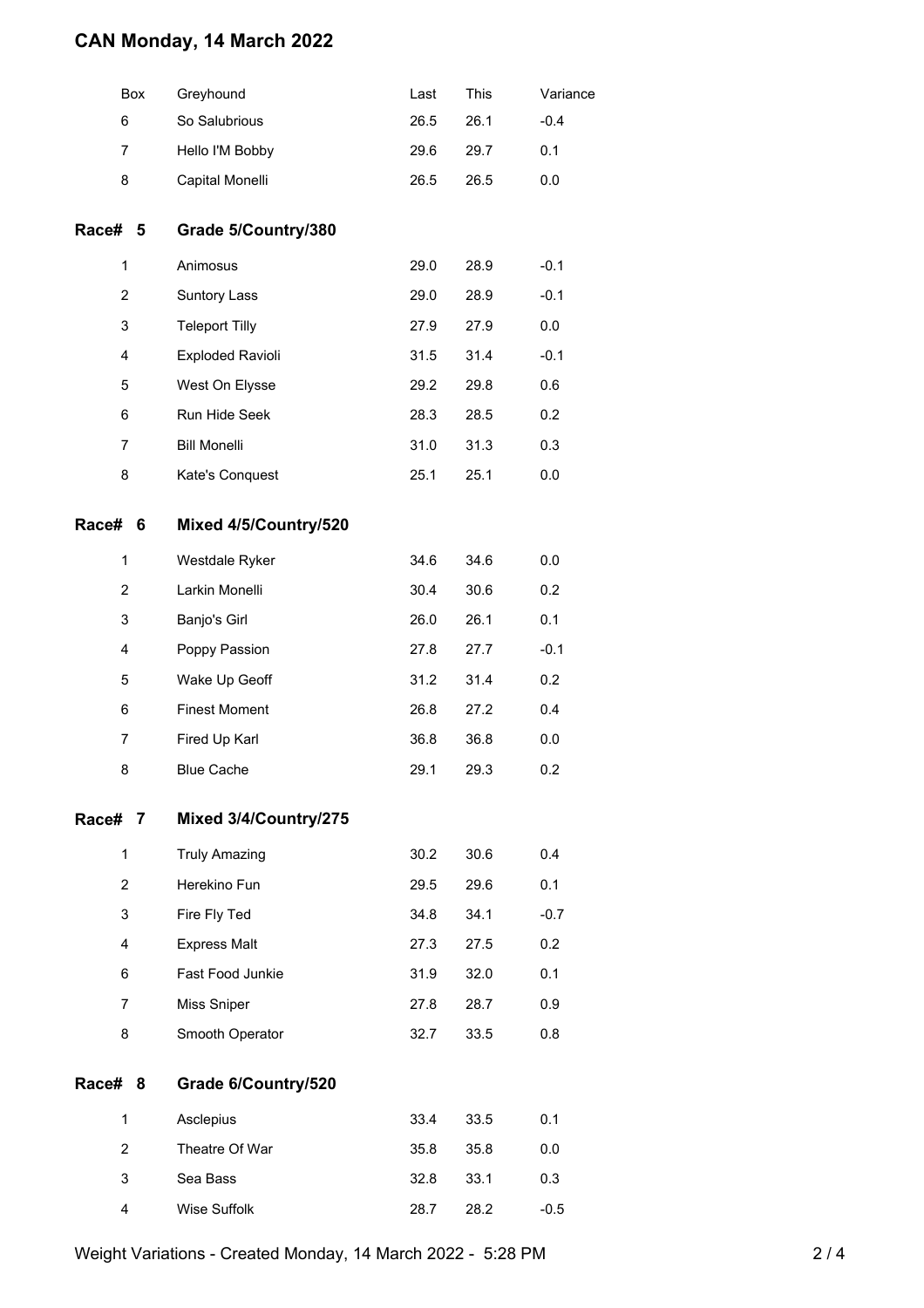### **CAN Monday, 14 March 2022**

|                | Box            | Greyhound               | Last | This | Variance |
|----------------|----------------|-------------------------|------|------|----------|
|                | 5              | <b>Mystify</b>          | 28.9 | 29.2 | 0.3      |
|                | 6              | Flamenco Monelli        | 26.4 | 26.4 | 0.0      |
|                | $\overline{7}$ | Son Of Princess         | 33.8 | 33.7 | $-0.1$   |
|                | 8              | King Ranji              | 33.4 | 33.4 | 0.0      |
|                | Race# 9        | Grade 6/Country/275 (1) |      |      |          |
|                | $\mathbf{1}$   | Pirate Mania            | 29.4 | 29.5 | 0.1      |
|                | $\overline{2}$ | <b>Black Garnet</b>     | 33.8 | 33.6 | $-0.2$   |
|                | 3              | Shoe Shine Jo           | 35.9 | 35.2 | $-0.7$   |
|                | 4              | Andre Andale            | 29.7 | 29.9 | 0.2      |
|                | 5              | Unknown Fun             | 31.0 | 30.8 | $-0.2$   |
|                | 6              | Joanna Keeping          | 29.5 | 29.6 | 0.1      |
|                | 7              | Vernalis Monelli        | 27.9 | 28.3 | 0.4      |
|                | 8              | Chasing Fun             | 24.5 | 24.7 | 0.2      |
|                | <b>Race#10</b> | Grade 6/Country/380     |      |      |          |
|                | $\mathbf{1}$   | Saint Ruby              | 29.9 | 29.8 | $-0.1$   |
|                | 2              | Dance The Limbo         | 29.1 | 29.0 | $-0.1$   |
|                | 3              | Rolleston               | 26.7 | 26.5 | $-0.2$   |
|                | 4              | West On Orla            | 29.2 | 29.1 | $-0.1$   |
|                | 5              | Guesses                 | 27.2 | 27.4 | 0.2      |
|                | 6              | Maree Keeping           | 28.4 | 28.6 | 0.2      |
|                | 7              | Penny Heist             | 27.3 | 27.3 | 0.0      |
|                | 8              | Shinboner Stunt         | 34.6 | 34.8 | 0.2      |
|                | <b>Race#11</b> | Grade 6/Country/275 (2) |      |      |          |
|                | 1              | Tap Out Gough           | 29.9 | 29.9 | 0.0      |
|                | $\overline{2}$ | Casino Tux              | 30.8 | 31.0 | 0.2      |
|                | 3              | Jimmy Mac               | 32.5 | 32.0 | $-0.5$   |
|                | 4              | Akali                   | 26.0 | 26.7 | 0.7      |
|                | 10/5           | Kid Fabio               | 28.9 | 28.4 | $-0.5$   |
|                | 6              | Gaggle Of Fun           | 29.1 | 28.9 | $-0.2$   |
|                | 7              | Max Beau                | 34.8 | 34.9 | 0.1      |
|                | 8              | Prime Rocket            | 31.1 | 31.1 | 0.0      |
| <b>Race#12</b> |                | Grade 5/Country/275 (2) |      |      |          |
|                | 1              | Chuck The Rest          | 34.1 | 34.0 | $-0.1$   |
|                | 2              | Cha Cha Moment          | 25.6 | 26.0 | 0.4      |
|                |                |                         |      |      |          |

Weight Variations - Created Monday, 14 March 2022 - 5:28 PM 3/4